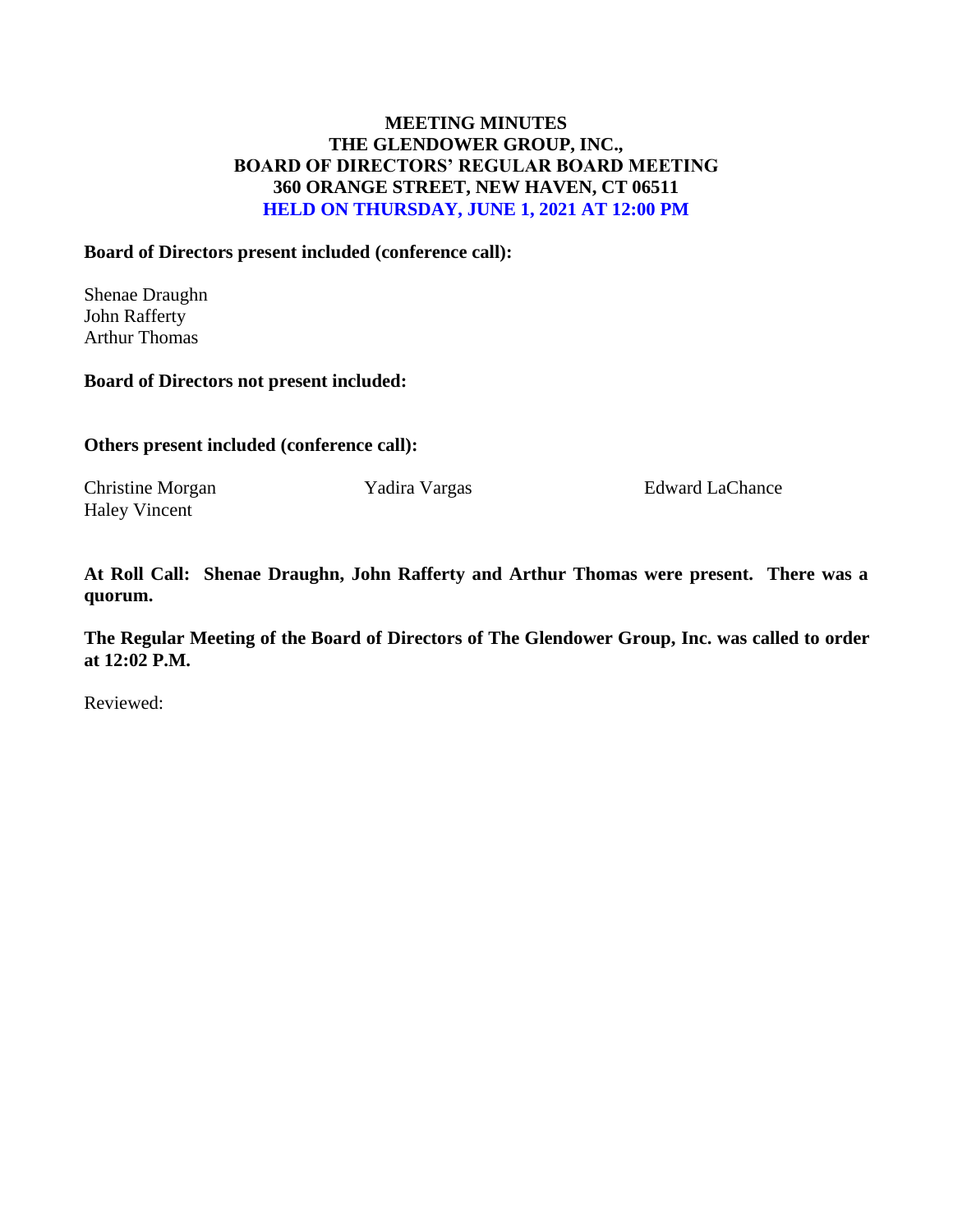### **THE GLENDOWER GROUP, INC.**

#### **RESOLUTION GG 06-07/21-S**

### **RESOLUTION AUTHORIZING THE SUBMISSION OF A HOUSING TAX CREDIT CONTRIBUTION (HTCC) APPLICATION TO THE CONNECTICUT HOUSING FINANCE AUTHORITY ("CHFA") FOR THE FARNAM PHASE II 9% PROJECT**

**WHEREAS,** in connection with the development of Farnam Phase II 9% an opportunity for additional funding became potentially available through the CHFA Housing Tax Credit Contribution (HTCC) program; and

**WHEREAS,** post-closing, the Covid-19 pandemic caused lumber pricing escalation nationally that has led to an unforeseen increase in costs for the Farnam Phase 2 9% development. The remaining project construction contingency is not large enough to address these construction increases. Glendower's request is to use the proposed HTCC funding to address this item; and

**WHEREAS,** The Glendower Group, Inc.("Glendower") is seeking authorization of the submission of a Housing Tax Credit Contribution ("HTCC") application to the Connecticut Housing Finance Authority ("CHFA") for the amount of \$500,000.00 with submission date of June 1, 2021; and

**WHEREAS,** if awarded, Glendower will work with a "C" corporation that will purchase the tax credits and provide the funds for the project. In the past these credits were purchased by a large Connecticut utility company.

## **NOW, THEREFORE, BE IT RESOLVED BY THE BOARD OF DIRECTORS OF THE GLENDOWER GROUP, INC., THAT:**

- 1. The Glendower Group, Inc., is hereby authorizing the submission of a Housing Tax Credit Contribution ("HTCC") application to the Connecticut Housing Finance Authority ("CHFA") for an amount of \$500,000.00 on June 1, 2021 for the Farnam Phase 2 9% development.
- 2. This Resolution shall take effect immediately.

I hereby certify that the above Resolution was adopted by a majority of the Directors present at a meeting duly called at which a quorum was present, on June 1, 2021.

**Motion was made by Rafferty seconded by Thomas Ed LaChance presented this resolution. Discussions: The vote was as follows: All**